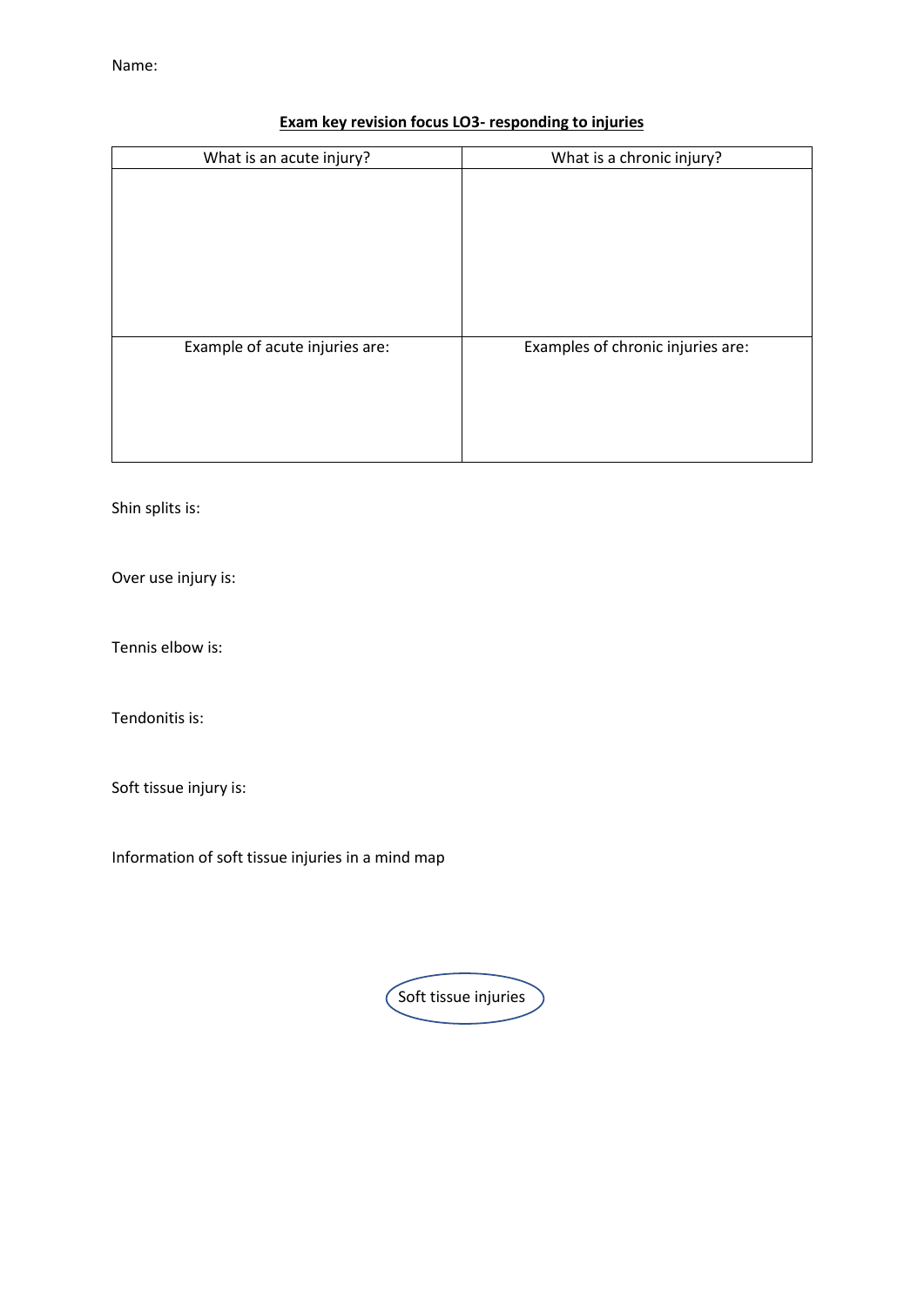#### Treating soft tissue injuries sees R.I.C.E. needing to be used: R.I.C.E. stands for:



**RICE** is one way to treat acute soft tissue injuries. Describe each stage of RICE (page 25).

| Rest: | Ice: | Compression: | Elevation: |
|-------|------|--------------|------------|
|       |      |              |            |
|       |      |              |            |
|       |      |              |            |

#### **Overuse Injuries** are:

Examples of overuse injuries are:

What causes overuse injuries?

How are overuse injuries treated?

**Fractures**

#### What is a fracture?

| An open fracture is | A closed fracture is |
|---------------------|----------------------|
|                     |                      |
|                     |                      |
|                     |                      |
|                     |                      |

What causes a fracture?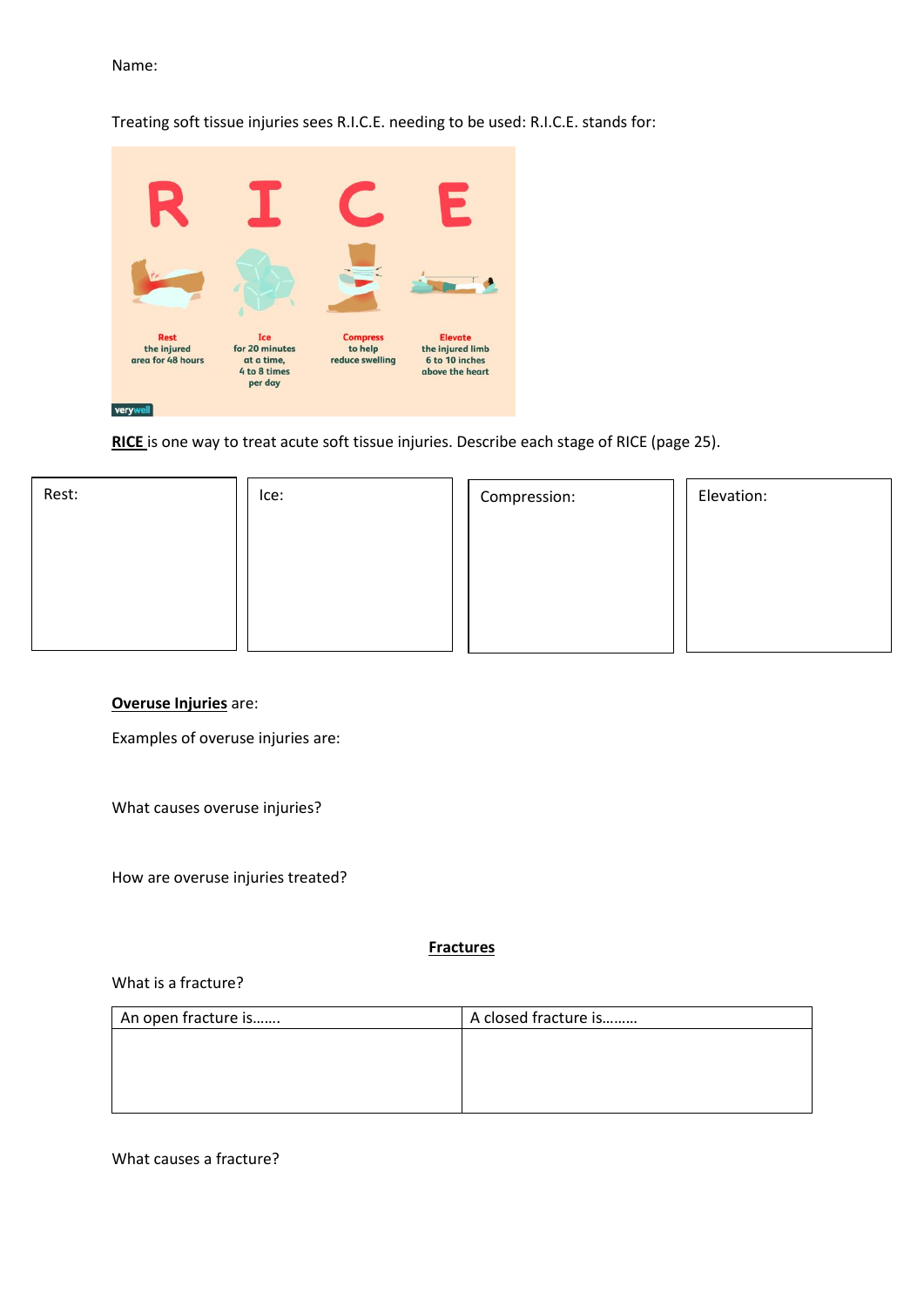How is a fracture treated?

| Concussion: |                                                                                                       | Blisters:   |
|-------------|-------------------------------------------------------------------------------------------------------|-------------|
|             |                                                                                                       |             |
| Cramp:      | Soft Tissue Injuries-<br>fractures and overuse are<br>two but there are 5 others<br>- DESCRIBE them!! | Contusions: |
|             | Abrasions:                                                                                            |             |

## **Children's Injuries**

| What is Sever's disease? | What is Osgood-Slater's disease? |
|--------------------------|----------------------------------|
|                          |                                  |
|                          |                                  |
|                          |                                  |
|                          |                                  |
|                          |                                  |
|                          |                                  |
|                          |                                  |
|                          |                                  |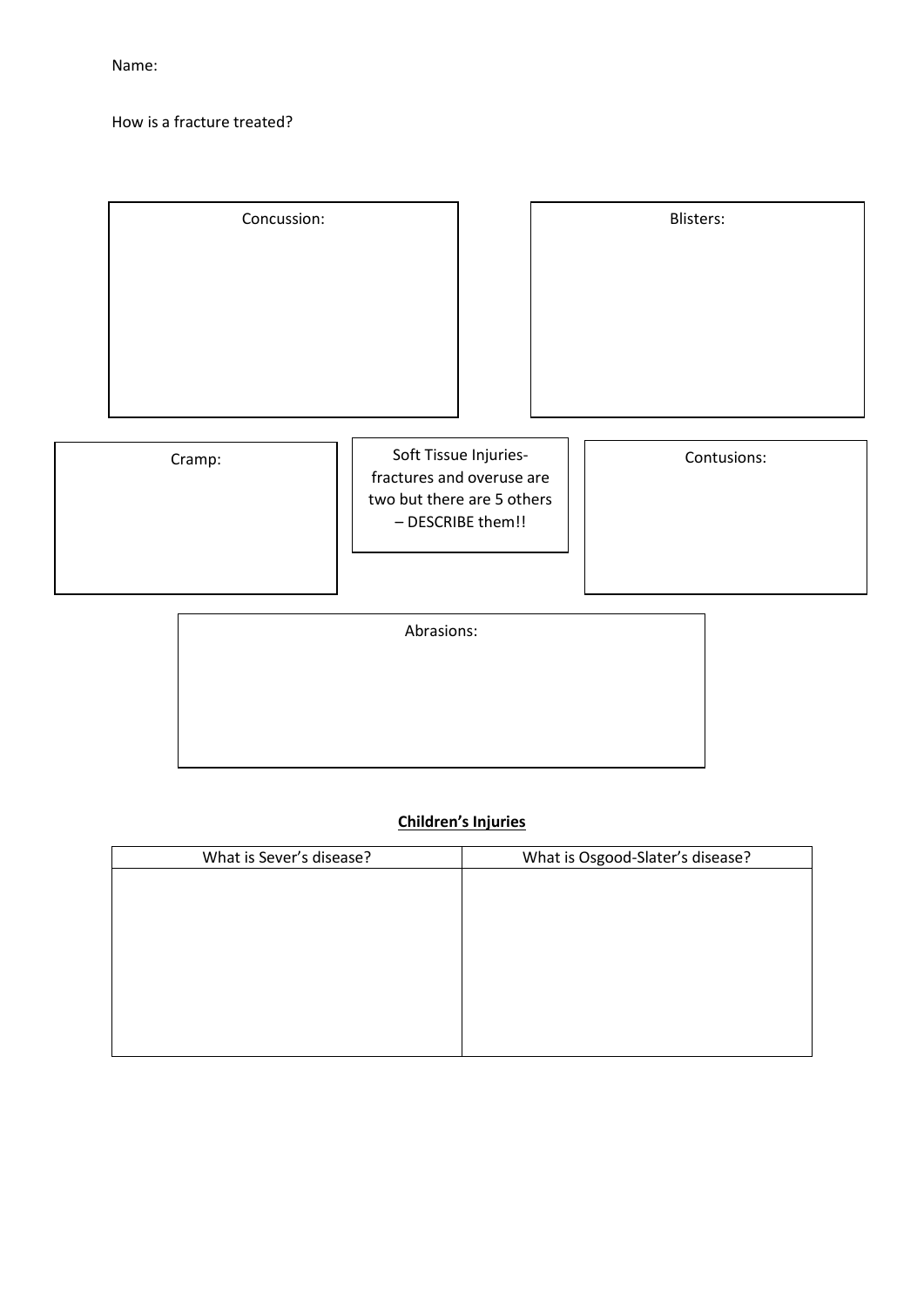#### **Responding to injuries and medical conditions**

**SALTAPS** is an onfield assessment of whether an individual should be allowed to carry on performing or not.

| See-      |  |  |
|-----------|--|--|
| Ask-      |  |  |
| Look-     |  |  |
| Touch-    |  |  |
| Active-   |  |  |
| Passive-  |  |  |
| Strength- |  |  |

If the injury is serious the SALTAPS process should be stopped when the individual does not complete a stage.

## **What does stretching and massage do? Mind map it!**

**Stretching and massage benefits**